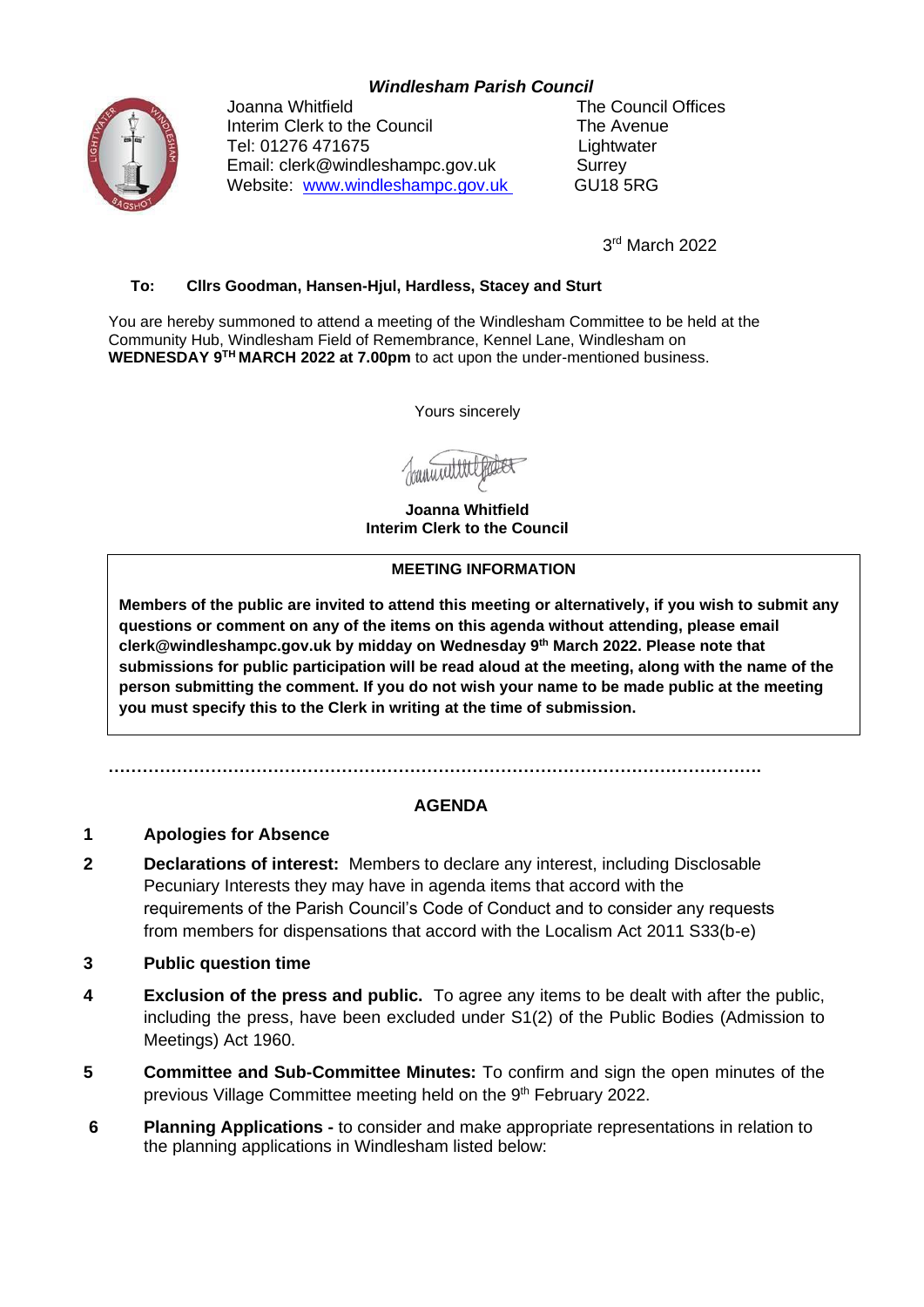|                  | <b>Windlesham Applications</b>                             | <b>Type of</b><br>application | <b>Due date</b>        |
|------------------|------------------------------------------------------------|-------------------------------|------------------------|
|                  |                                                            |                               |                        |
| APP/D3640/W/21/3 | Rowena School Lane Windlesham Surrey GU20 6EY              | Appeal                        | 15 <sup>th</sup> March |
| 284759           | Erection of detached dwelling.                             |                               | 2022                   |
| Ref: 20/0929/FFU | If you wish to make comments, or modify/withdraw your      |                               |                        |
|                  | previous representation, you can do so online at           |                               |                        |
|                  | https://acp.planninginspectorate.gov.uk.                   |                               |                        |
| 22/0111/DTC      | Appeal<br>Kamkorp Park, Chertsey Road, Windlesham, Surrey, | Details to                    | 21 <sup>st</sup> March |
|                  | <b>GU20 6HZ</b>                                            | Comply                        | 2022                   |
|                  | Application for the approval of details of external        |                               |                        |
|                  | materials (for Building 2) pursuant to Condition 2 of      |                               |                        |
|                  | hybrid permission 20/0747/FFU (relating to the full        |                               |                        |
|                  | application for the sales, manufacturing anmd heritasge    |                               |                        |
|                  | (Building 2) together with road, two new vehicular         |                               |                        |
|                  | accesses onto Highams Lane, associated parking,            |                               |                        |
|                  | landscaping and ancillary outbuilding; change of use of    |                               |                        |
|                  | existing buildings (comprising BOC headquarters) for       |                               |                        |
|                  | educaiton, storage, business and ancillary uses; outline   |                               |                        |
|                  | application with all maters reserved for two new           |                               |                        |
|                  | buildings for headquarters and engineering (Building 1)    |                               |                        |
|                  | and vehicle research and development (Building 3)).        |                               |                        |
|                  | Details to Comply                                          |                               |                        |
| 22/0078/DTC      | Twelve Oaks, Woodlands Lane, Windlesham, Surrey,           | Details to                    | 22 <sup>nd</sup> March |
|                  | <b>GU20 6AT</b>                                            | comply                        | 2022                   |
|                  | Details pursuant to condition condition 8 (Archaeology)    |                               |                        |
|                  | of planning permission 18/0315.                            |                               |                        |
|                  | Details to comply                                          |                               |                        |
| 22/0104/CES      | Windlebrook, Church Road, Windlesham, Surrey,              | Certificate                   | 22 <sup>nd</sup> March |
|                  | <b>GU20 6BS</b>                                            | Proposed                      | 2022                   |
|                  | Application for a certificate of lawful development        | Development                   |                        |
|                  | (proposed) Proposed single-storey rear extension.          |                               |                        |
|                  | Certificate Proposed Development                           |                               |                        |
| 21/1263/CES      | 14 Heathpark Drive Windlesham Surrey GU20 6JB              | Certificate                   | 21 <sup>st</sup> March |
|                  | Certificate of lawfulness for the proposed conversion of   | Proposed                      | 2022                   |
|                  | the existing integral garage into a study and w/c and the  | Development                   |                        |
|                  | erection of an attached garage following the demolition    |                               |                        |
|                  | of the existing attached carport.                          |                               |                        |
|                  | <b>Certificate Proposed Development</b>                    |                               |                        |

- **7 To receive reports from:**
	- **a. Surrey County Council;**
	- **b. Surrey Heath Borough Council**
- **8 Payments for Approval**
- **9 Committee finances –** Income & Expenditure Report
- **10 Project Updates -** Status updates on outstanding projects
- **11 Windlesham Neighbourhood Plan Working Group –** To set terms of reference
- **12 Windlesham Traffic & Infrastructure Working Group –** To set terms of reference
- **13 Playground condition updates**
- **14 Clerks Update**
- **15 To consider grant applications**
	- a. Rainbow Corner Windlesham Ltd Outdoor play provision